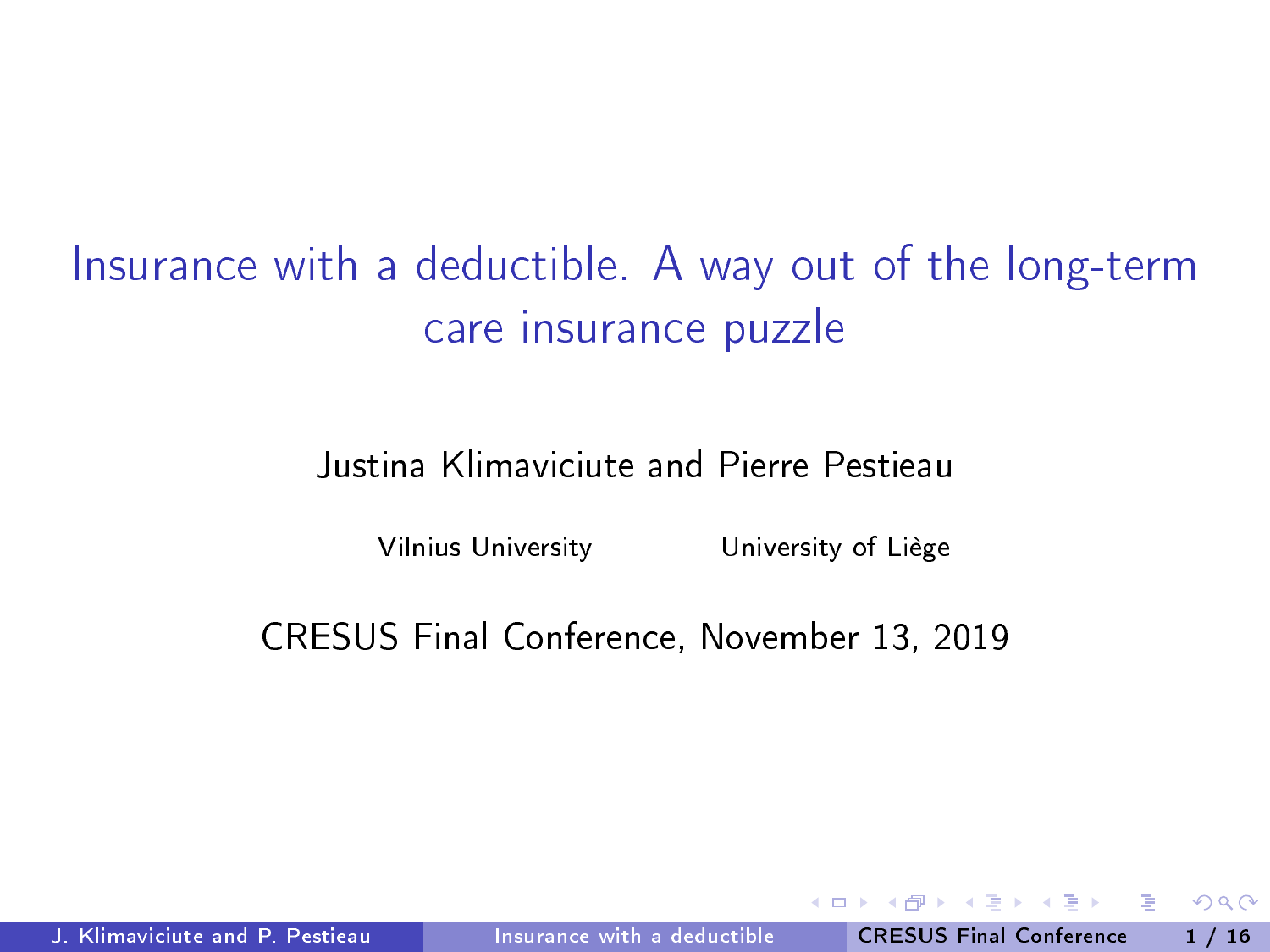Long-term care (LTC):

- Care for people who are dependent on the help of others in their basic daily activities (dressing, eating, bathing, etc);
- Mainly associated with the elderly (the need is highly related with age);
- Major challenge of the 21st century because of population ageing.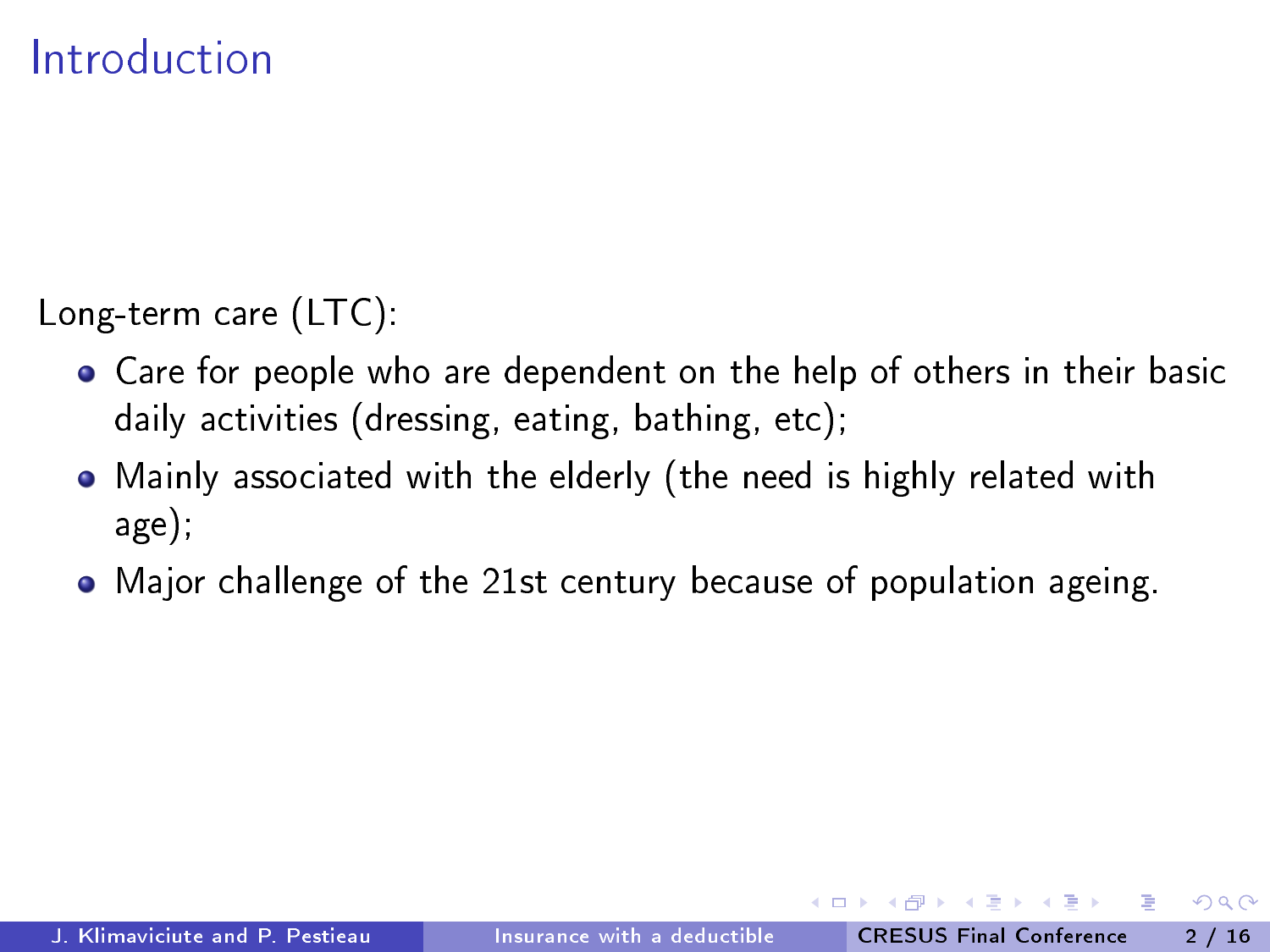- Predicted increase in the number of dependent old persons in the EU from 2007 to 2060 (European Commission, 2009):
	- $\triangleright$  90% if age-specific disability rates decline in the future;
	- $\triangleright$  115% if age-specific disability rates remain constant.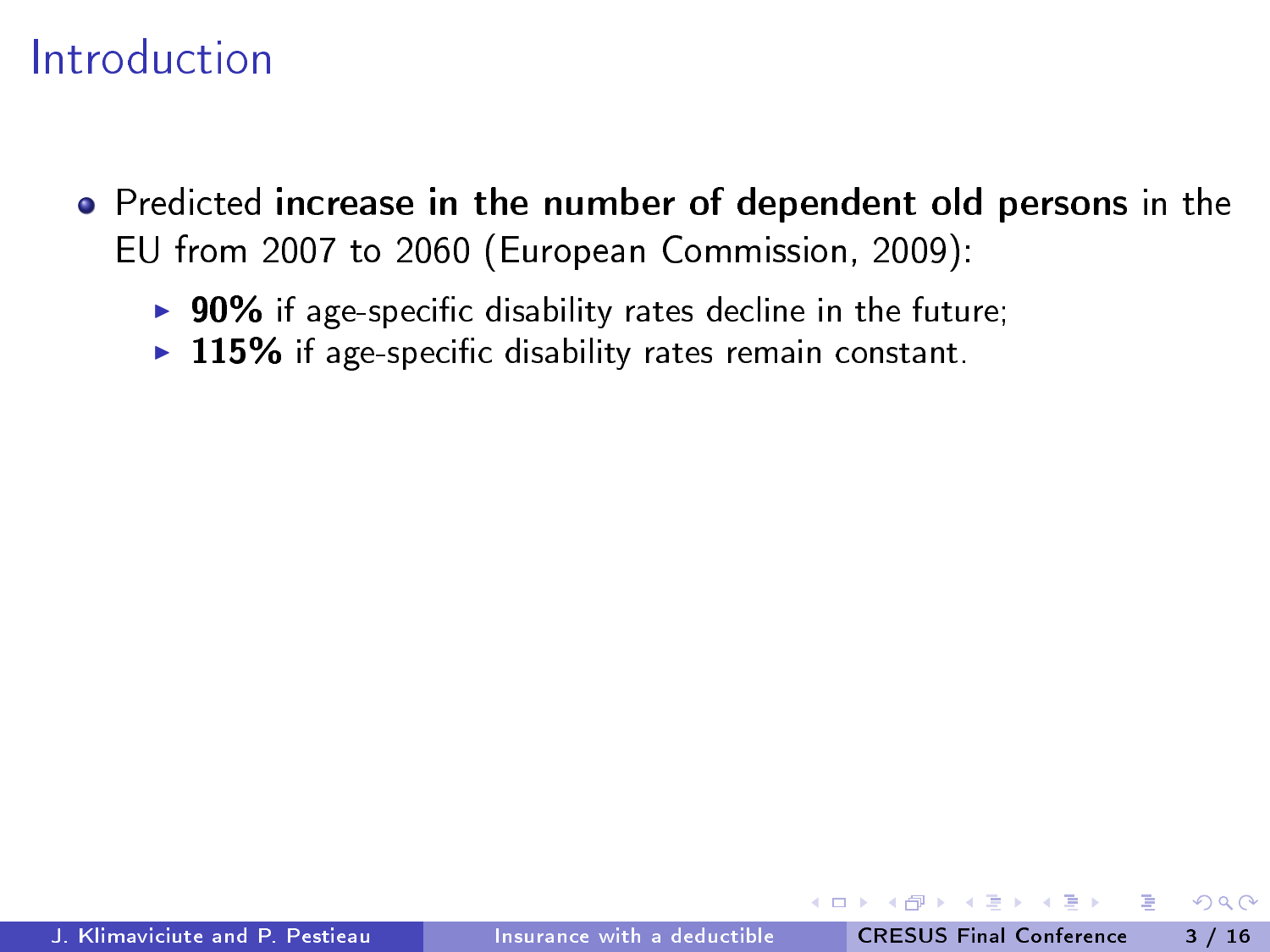- **•** Predicted increase in the number of dependent old persons in the EU from 2007 to 2060 (European Commission, 2009):
	- $\triangleright$  90% if age-specific disability rates decline in the future;
	- $\triangleright$  115% if age-specific disability rates remain constant.

 $\bullet$  LTC is one of the most important financial risks facing the elderly.

- $\triangleright$  E.g. nursing home stay in the U.S. costs \$40 000 \$70 000 per year; average cost in France is around  $\epsilon$ 35 000 per year (Taleyson, 2003);
- $\triangleright$  Risk of being forced to spend one's entire wealth on LTC.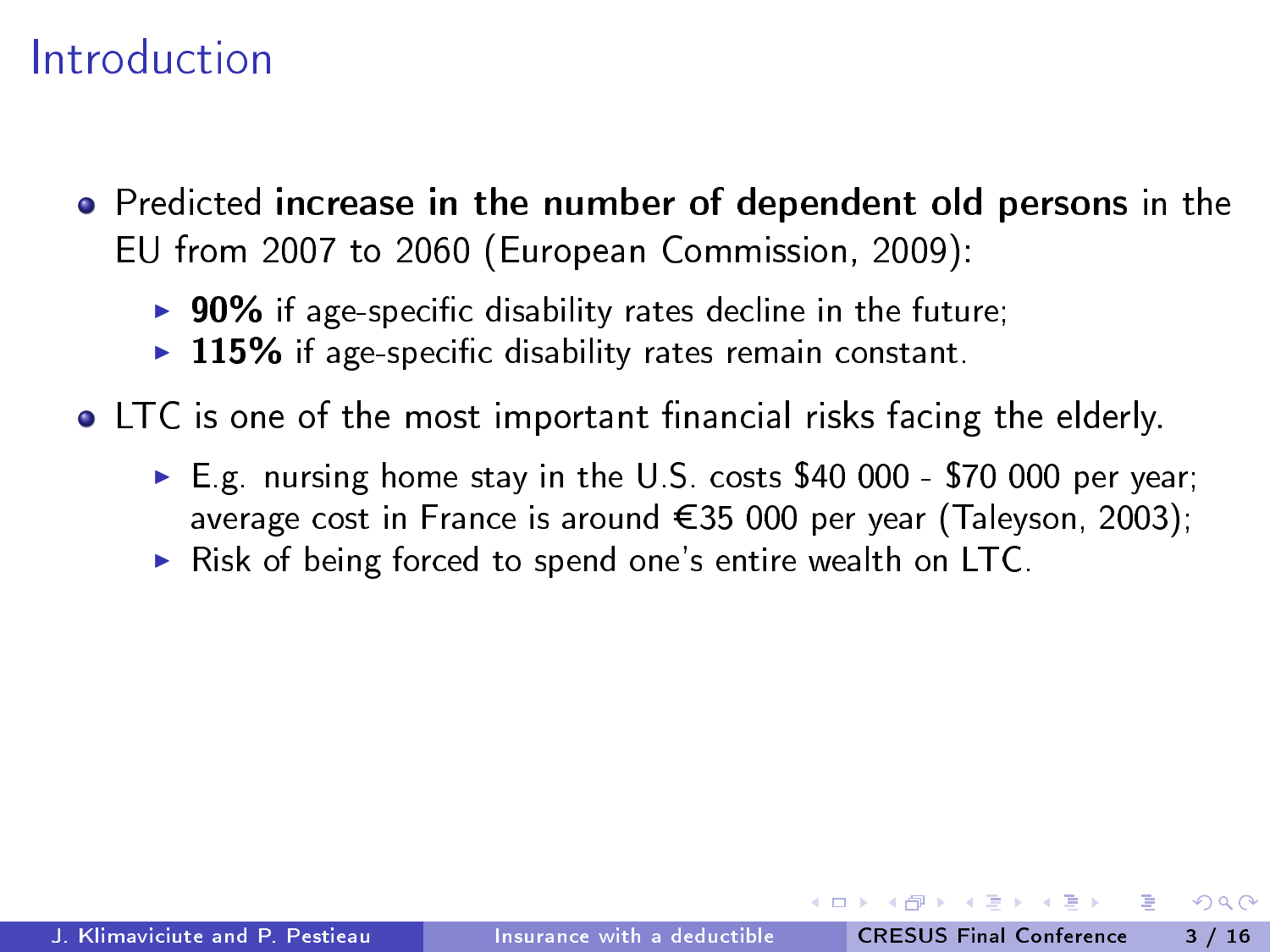- **•** Predicted increase in the number of dependent old persons in the EU from 2007 to 2060 (European Commission, 2009):
	- $\triangleright$  90% if age-specific disability rates decline in the future;
	- $\triangleright$  115% if age-specific disability rates remain constant.
- $\bullet$  LTC is one of the most important financial risks facing the elderly.
	- $\triangleright$  E.g. nursing home stay in the U.S. costs \$40 000 \$70 000 per year; average cost in France is around  $\epsilon$ 35 000 per year (Taleyson, 2003);
	- $\triangleright$  Risk of being forced to spend one's entire wealth on LTC.
- **•** Decreasing family availability.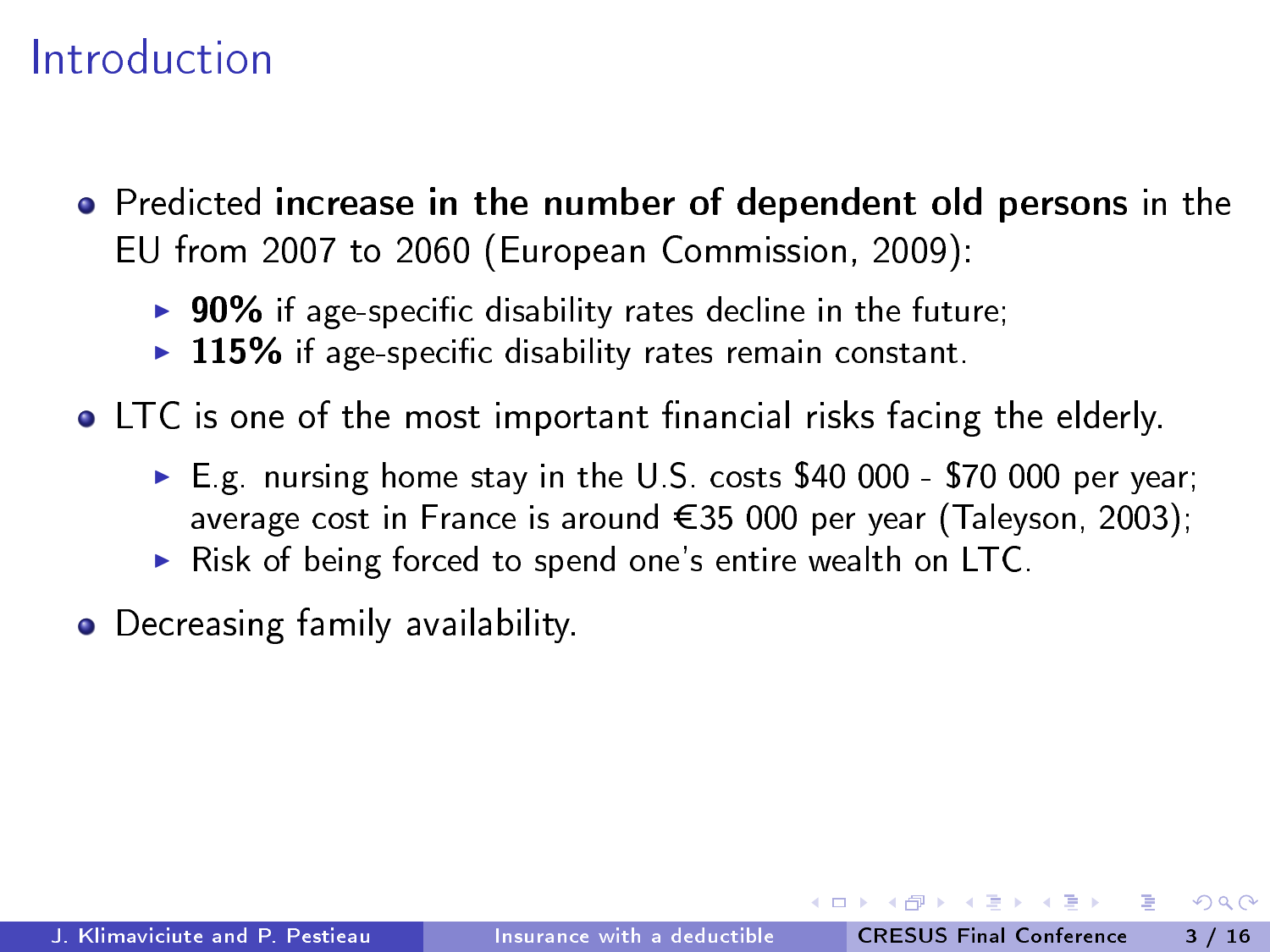- **•** Predicted increase in the number of dependent old persons in the EU from 2007 to 2060 (European Commission, 2009):
	- $\triangleright$  90% if age-specific disability rates decline in the future;
	- $\triangleright$  115% if age-specific disability rates remain constant.

 $\bullet$  LTC is one of the most important financial risks facing the elderly.

- ► E.g. nursing home stay in the U.S. costs \$40 000 \$70 000 per year; average cost in France is around  $\epsilon$ 35 000 per year (Taleyson, 2003);
- $\triangleright$  Risk of being forced to spend one's entire wealth on LTC.
- **•** Decreasing family availability.
- Potential help could come from two other institutions:
	- $\triangleright$  State (but its role is so far modest);
	- $\triangleright$  Private LTC insurance (but the market is thin: LTC insurance puzzle).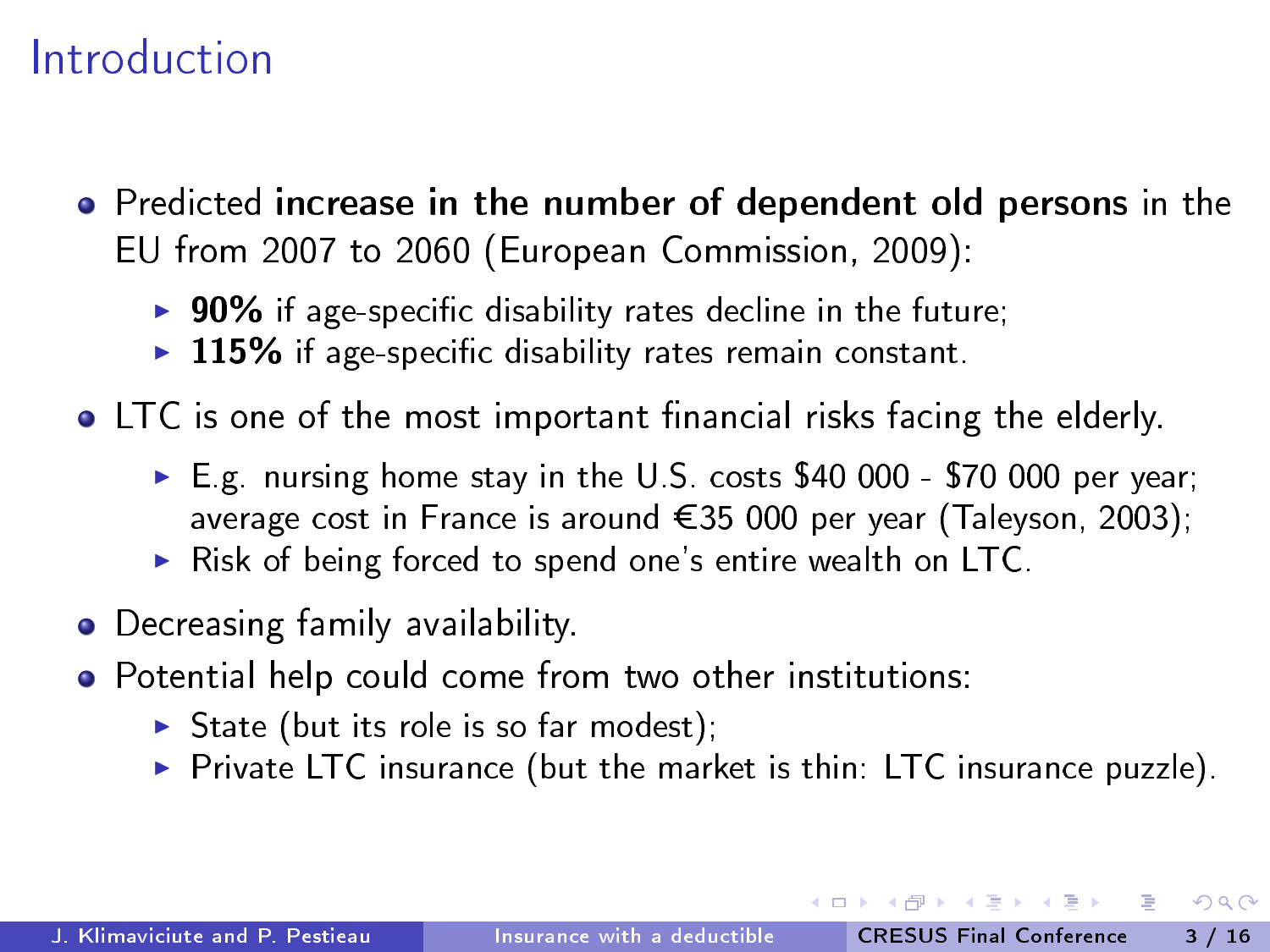- Starting point of research: social LTC insurance.
- Inspiration: proposal by the Dilnot Commission in the UK (2011):
	- $\blacktriangleright$  Individuals' contribution to their LTC costs should be capped at a certain amount, after which they would be eligible for full state support.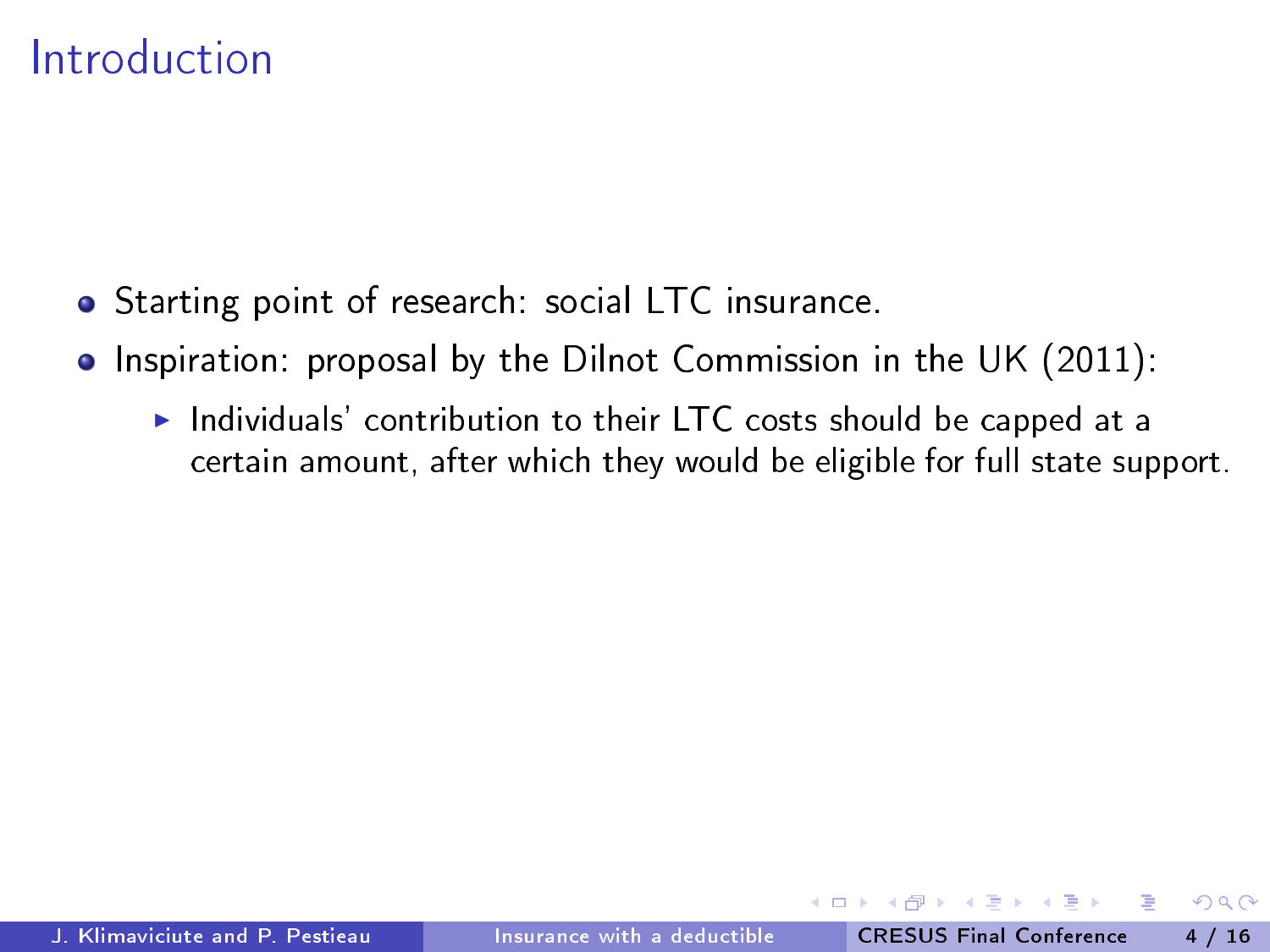- Starting point of research: social LTC insurance.
- Inspiration: proposal by the Dilnot Commission in the UK (2011):
	- $\blacktriangleright$  Individuals' contribution to their LTC costs should be capped at a certain amount, after which they would be eligible for full state support.
- This proposal is in the spirit of Arrow's (1963) "theorem of the deductible" optimal (private) insurance policy takes the form of 100% coverage above a deductible minimum.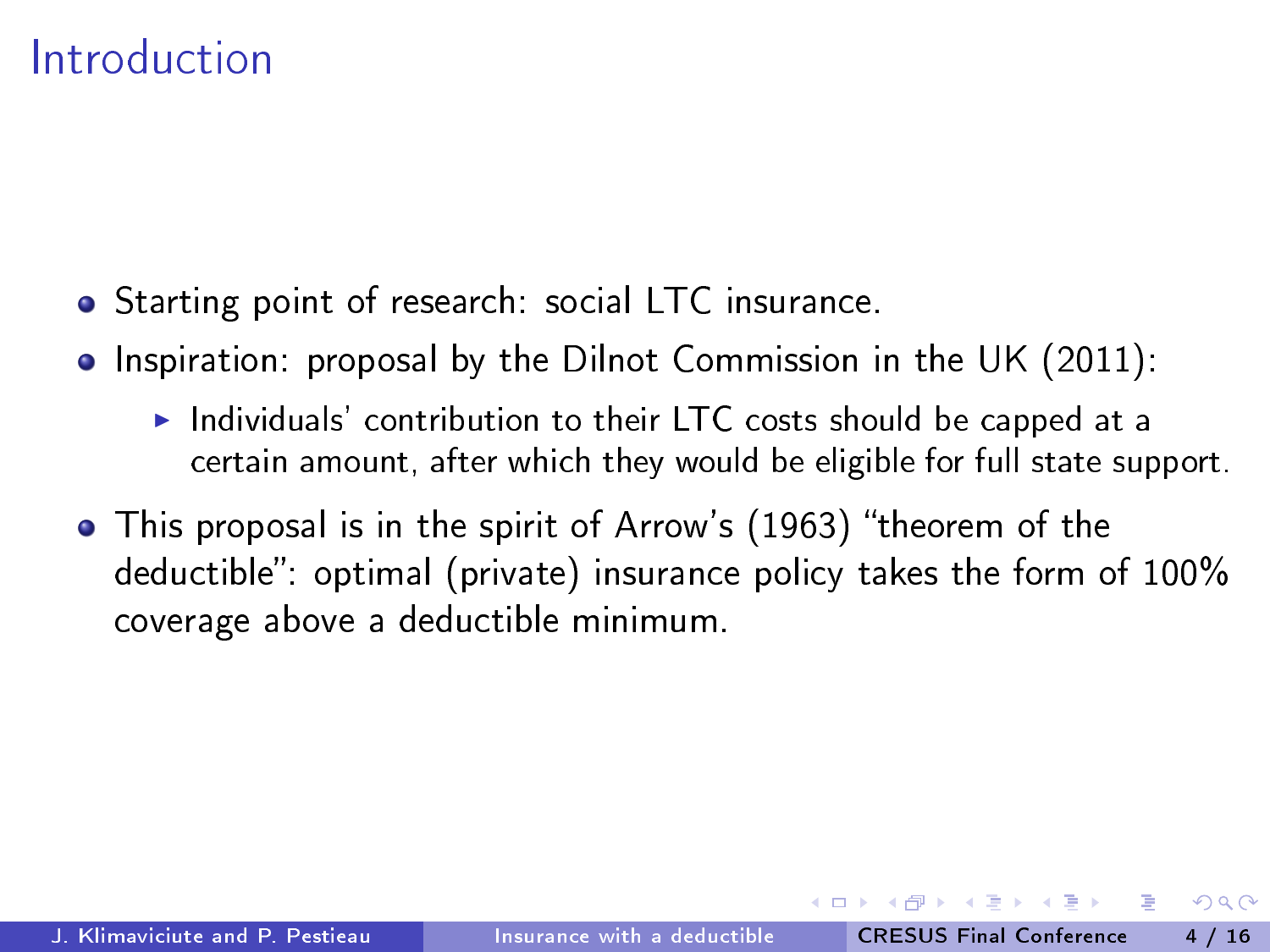Klimaviciute and Pestieau (International Tax and Public Finance, 2018):

- Explore whether Arrow's theorem applies in social LTC insurance and how such a social policy should be designed (redistributional issues).
	- $\triangleright$  E.g. should the deductible be the same for everyone or should it differ according to wealth?
- Theoretical model with two types of individuals: high and low productivity ("rich" and "poor").
- Main conclusions:
	- $\triangleright$  As long as insurance provision is costly for the government (e.g. administrative costs), optimal social LTC insurance features a deductible.
	- $\triangleright$  Optimal deductibles for high and low productivity individuals are not always the same. Depends on
		- $\star$  whether both individual types have the same LTC needs or not;
		- $\star$  absolute risk aversion.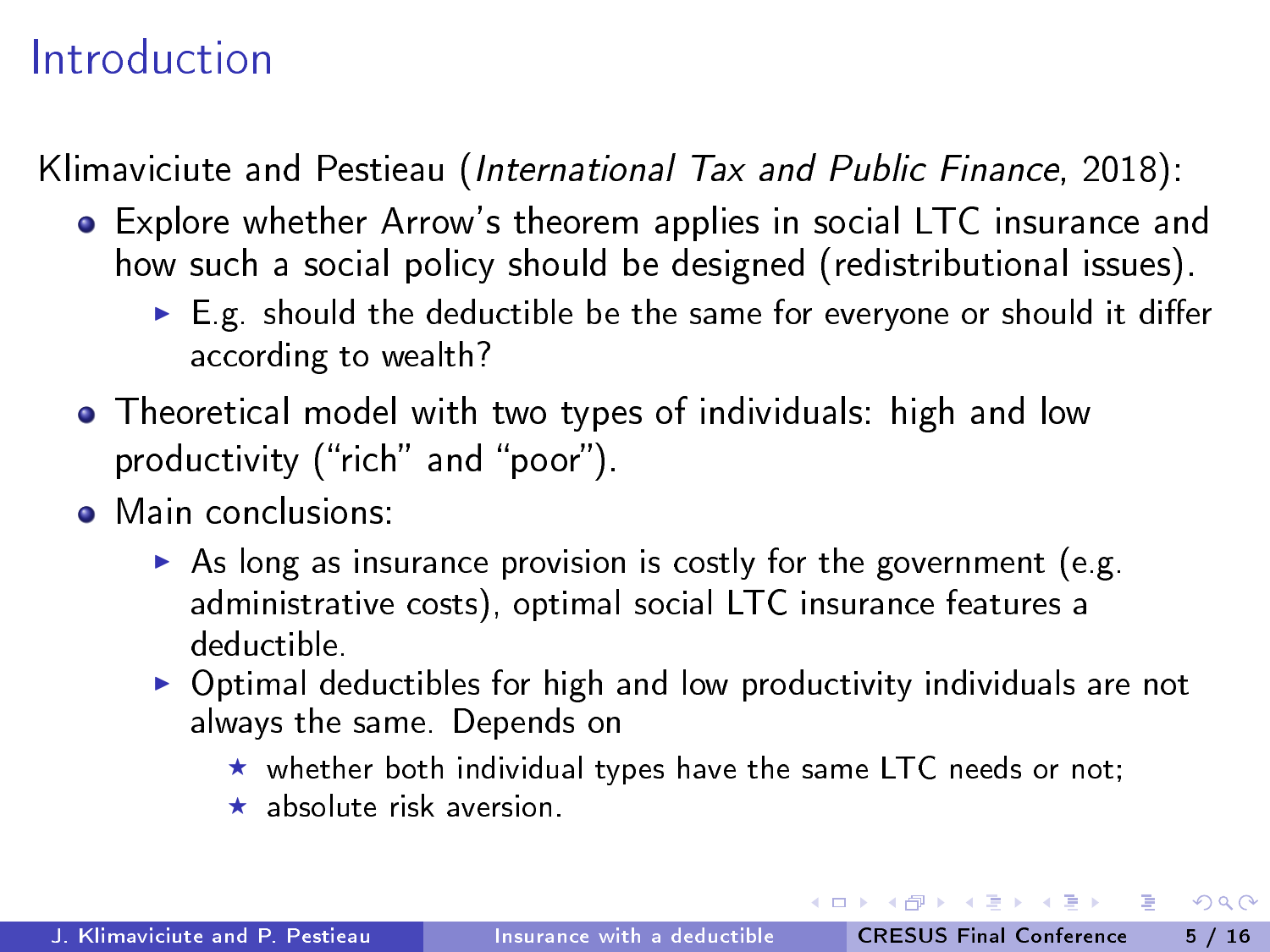Klimaviciute and Pestieau (FinanzArchiv/Public Finance Analysis, 2018):

- Restricted policy instruments: same deductible for all types, social insurance financed by a linear income tax.
- Negative correlation between income and dependence probability.
- Main conclusion: negative correlation between income and dependence probability
	- $\blacktriangleright$  makes the case for social insurance stronger;
	- $\blacktriangleright$  might trigger a departure from Arrow's theorem: even with insurance costs, a zero or even a negative deductible might be optimal (due to redistributional concerns).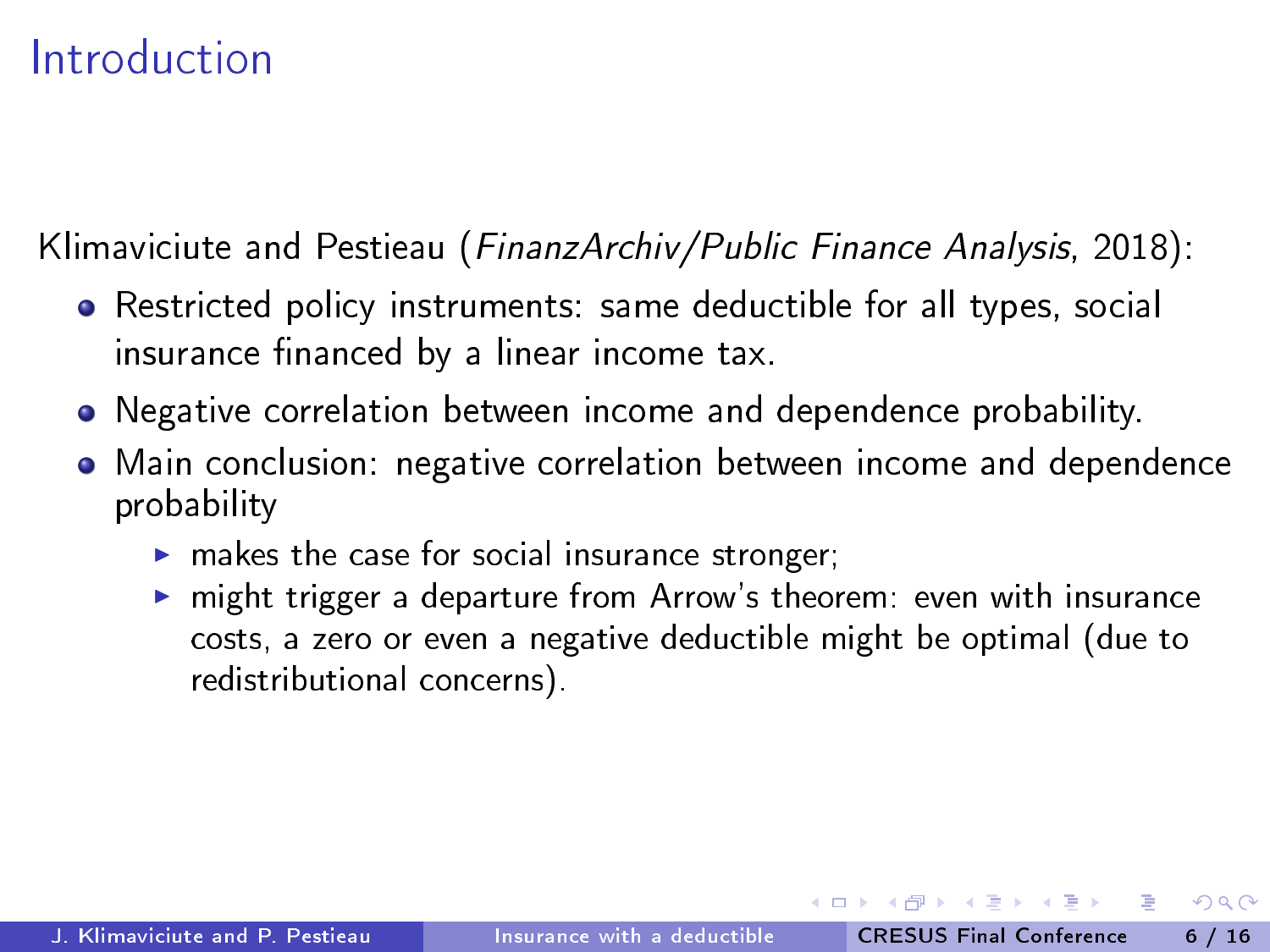# This paper

- **Private LTC** insurance.
- We argue that an important factor explaining the LTC insurance puzzle might be unsatisfactory formulas of benefit payments.
	- $\blacktriangleright$  Insurance with a deductible could make insurance more attractive to people.
- We also show that insurance with a deductible remains at work with ex post moral hazard.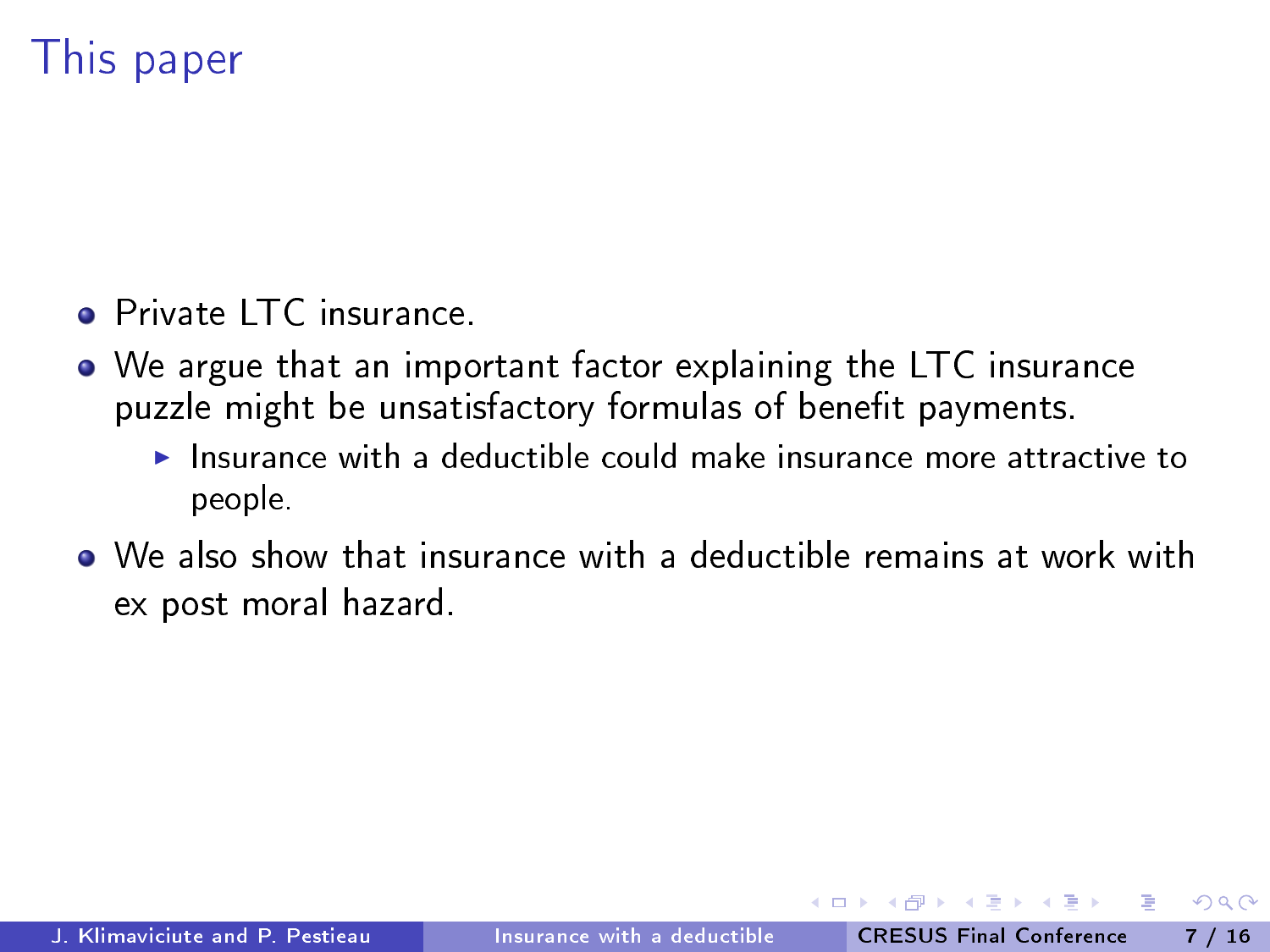## $C$ urrent  $ITC$  insurance benefit formulas

- **Private LTC** insurance does not exist in all countries.
- Two countries that have most developed markets are the US and France.
- Two main formulas as to how benefits are paid out:
	- $\blacktriangleright$  Reimbursement policies,
	- $\blacktriangleright$  Cash indemnity policies.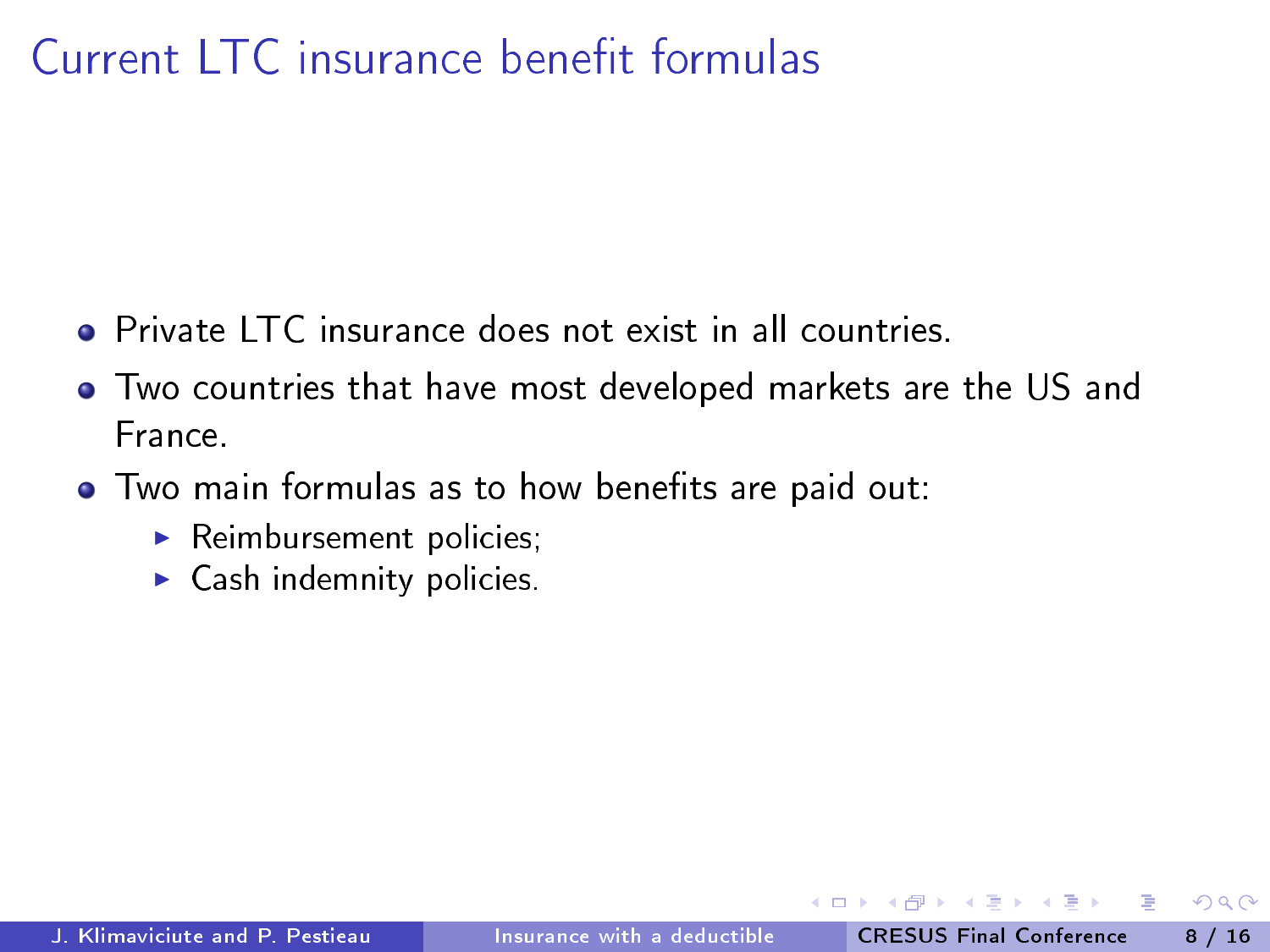## $Current$   $\overline{IC}$  insurance benefit formulas

Reimbursement policies:

- Pay for the actual daily (or monthly) cost of care.
- **•** For example:
	- If one's chosen daily benefit is  $$100$  and the actual cost of care is  $$90$ , the insurance company will pay \$90. Any excess daily benefit remains for the insured's future care needs.
	- If the daily cost of care is \$120, the policy will pay \$100 per day and the insured must pay the difference.
- Potential advantage: benefits can last for a longer period of time if the actual cost of care is less than the daily benefit.
- Problem: this formula comprises a ceiling in the amount of benefits and in the length of the reimbursement  $\Rightarrow$  does not cover the big risk that a long and severe dependence implies.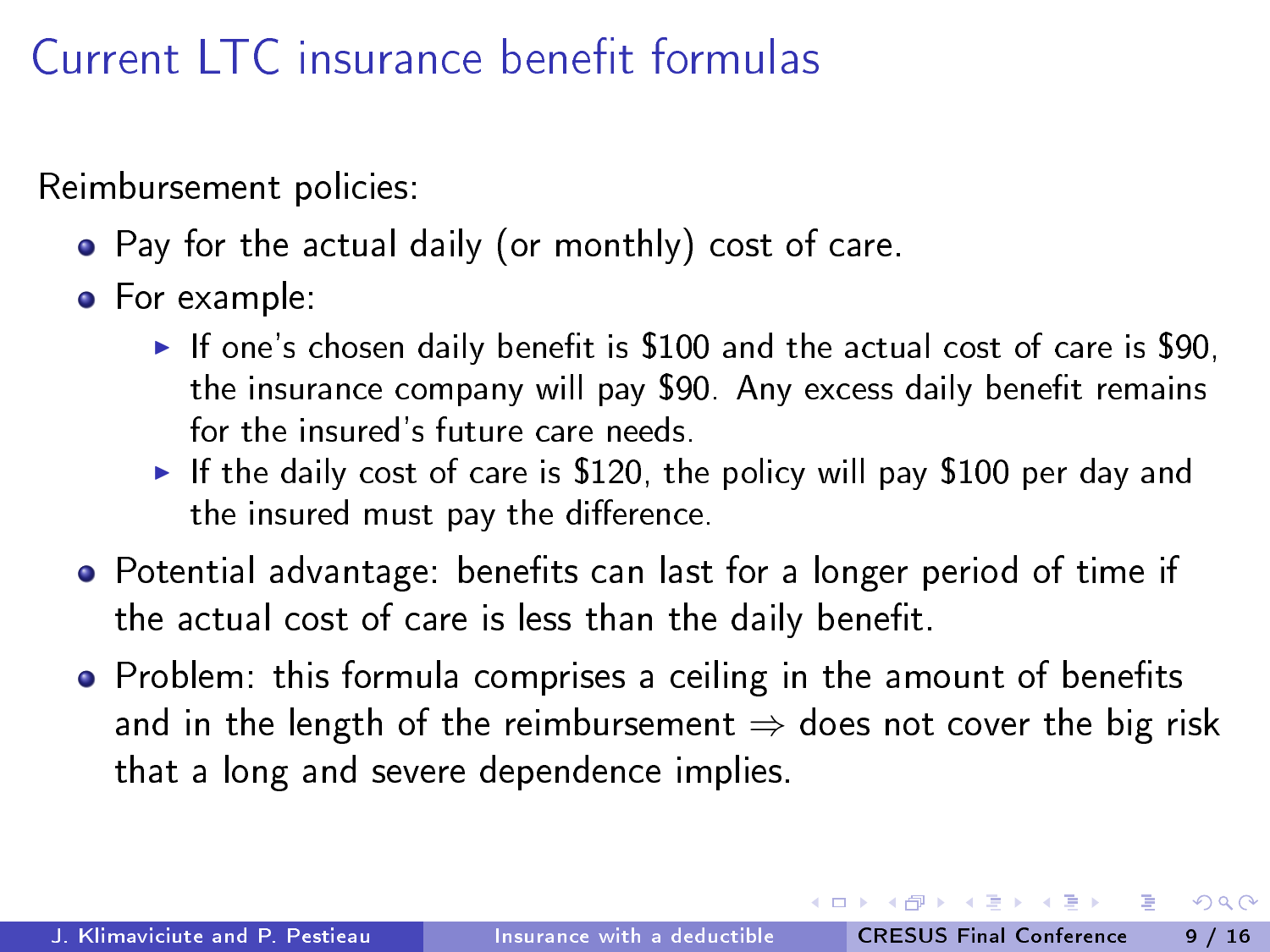# $C$ urrent  $ITC$  insurance benefit formulas

Cash indemnity policies:

- Pay one's selected daily benefit as soon as one qualifies for benefits.
- Cash benefit is paid regardless of one's actual expenses.
- $\bullet$  Generally, the benefit is relatively low but may last all the lifetime like an annuity.
- Thus, it can cover the dependent for all his/her lifetime, but it is not sufficient to cover the needs of severe dependence.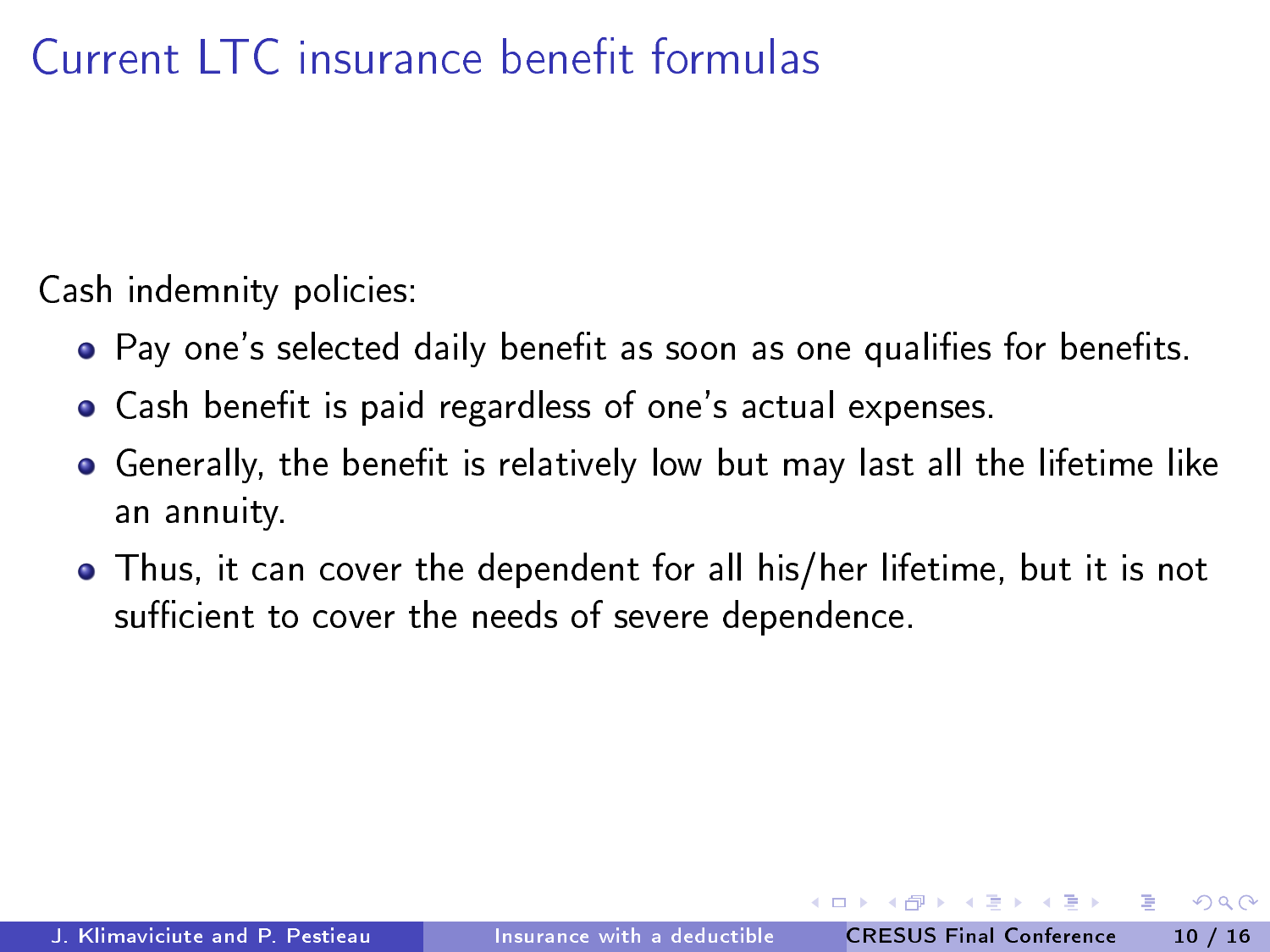#### Insurance with a deductible

- Neither formula meets the concerns of people who fear that large LTC costs may force them to sell all their assets and prevent them from bequeathing any of them.
- This concern could be met by insurance with a deductible.
- Drèze, Pestieau and Schokkaert (Economics Letters, 2016) show that Arrow's theorem holds in the form of full self-insurance for the first years of dependency followed by full insurance thereafter.
- **•** In this paper, following Drèze and Schokkaert (Journal of Risk and Uncertainty, 2013), we extend this proposition to account for ex post moral hazard.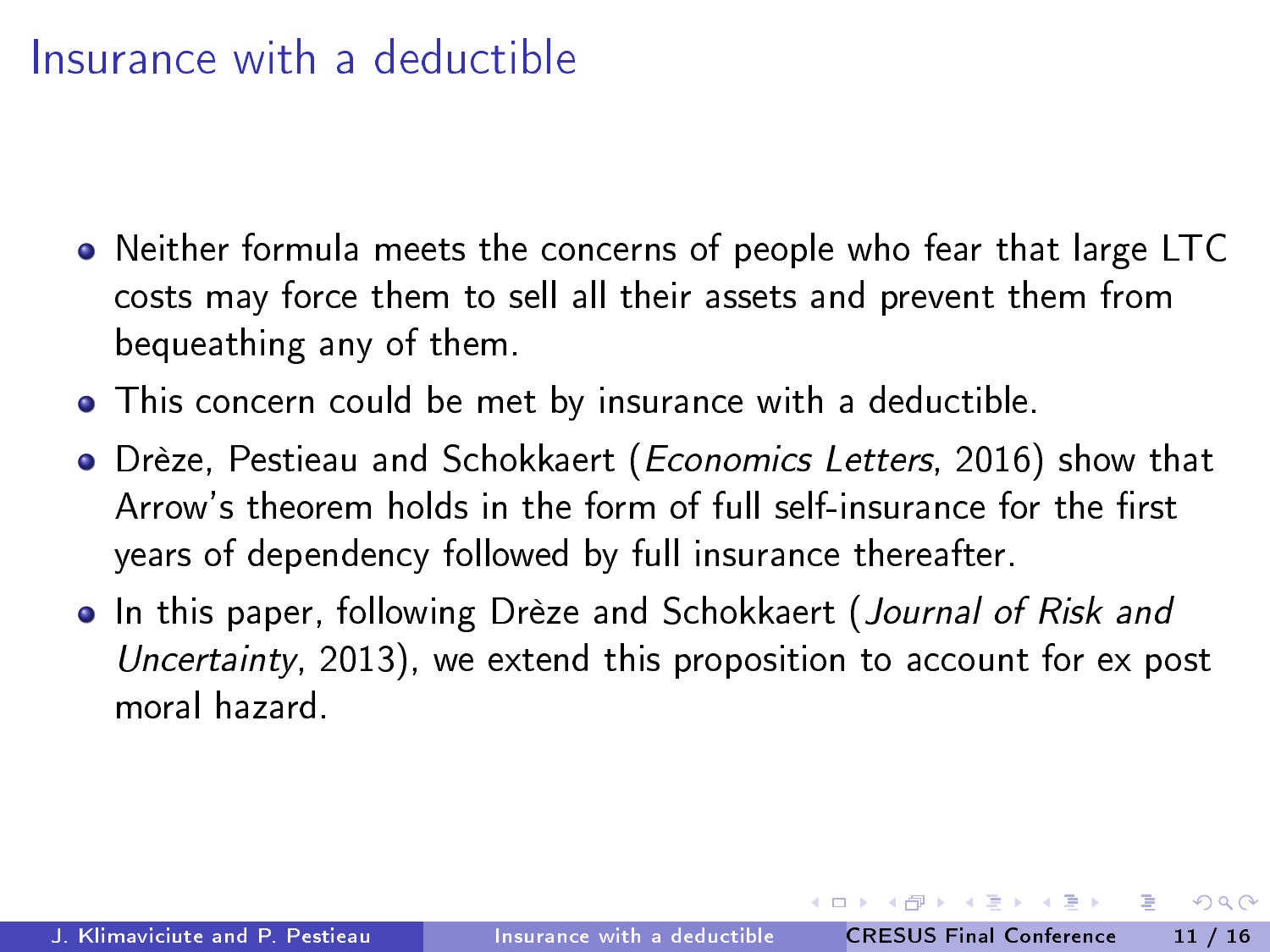- $\bullet$  We denote by  $s$  ( $s = 0, ..., S$ ) the state of nature reflecting the severity or the length of dependence.
- $\bullet$  In state  $s = 0$  the individual does not suffer from any disability; the severity (or the length) of dependence increases with s.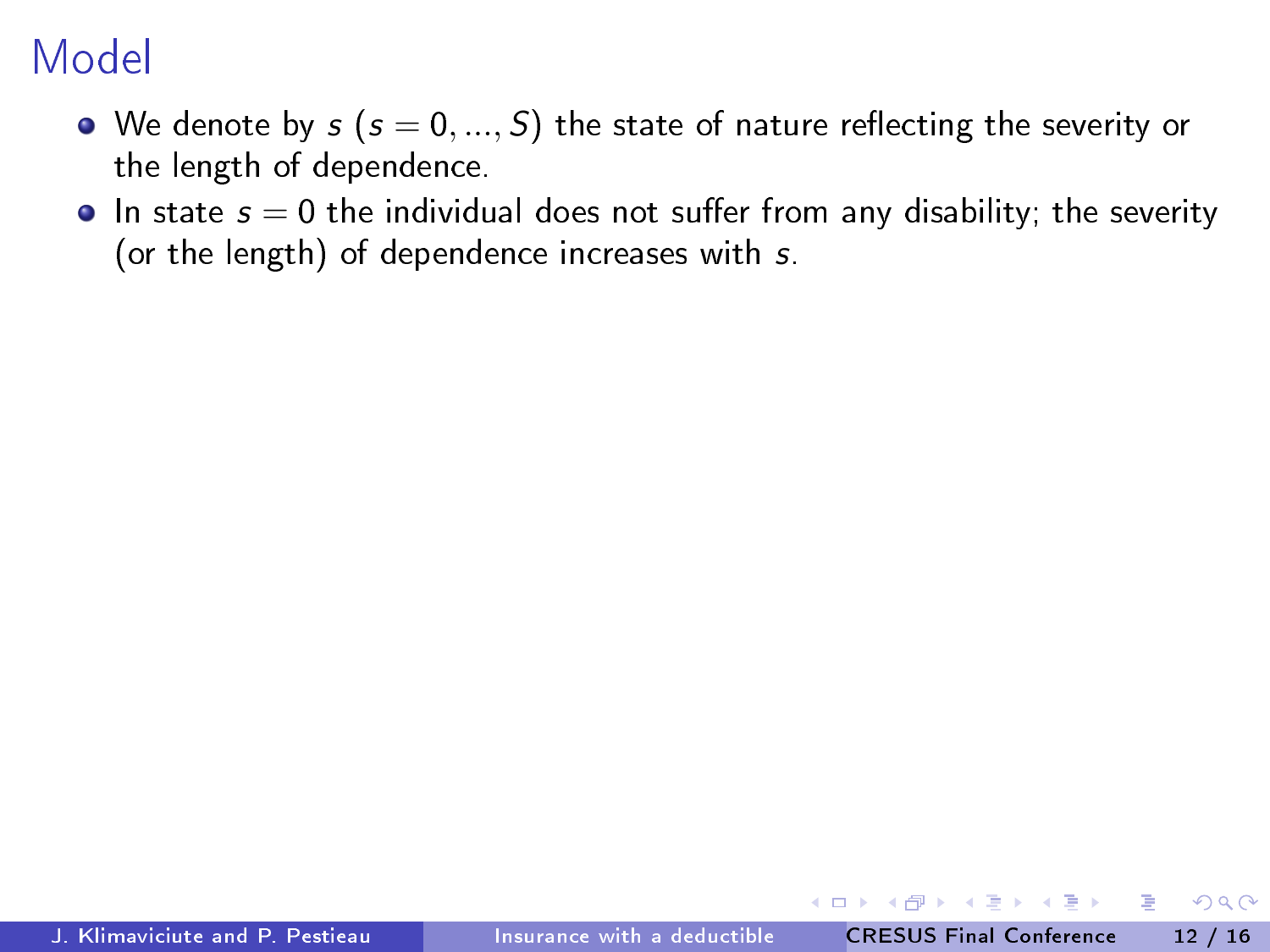- We denote by  $s$  ( $s = 0, ..., S$ ) the state of nature reflecting the severity or the length of dependence.
- $\bullet$  In state  $s = 0$  the individual does not suffer from any disability; the severity (or the length) of dependence increases with s.
- The individual has a stock of autonomy A that can be depleted by a loss of autonomy denoted by  $L_s$  and improved by an amount of care denoted by  $D_\mathsf{s}$ .
- The level of autonomy in state  $s$  is thus given by  $m_{s}=A-L_{s}+D_{s}$ .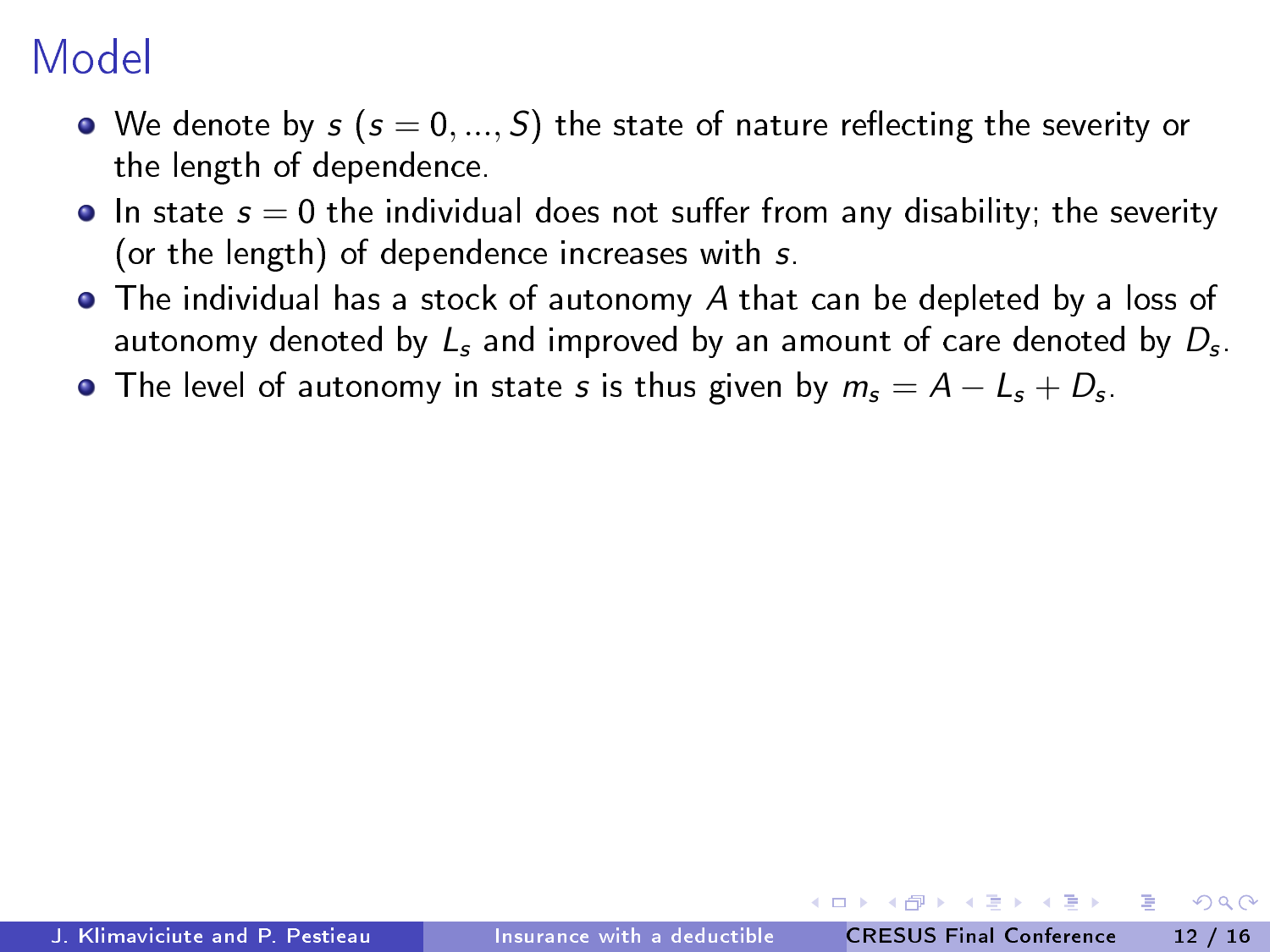- We denote by  $s$  ( $s = 0, ..., S$ ) the state of nature reflecting the severity or the length of dependence.
- $\bullet$  In state  $s = 0$  the individual does not suffer from any disability; the severity (or the length) of dependence increases with s.
- The individual has a stock of autonomy A that can be depleted by a loss of autonomy denoted by  $L_s$  and improved by an amount of care denoted by  $D_\mathsf{s}$ .
- The level of autonomy in state  $s$  is thus given by  $m_{s}=A-L_{s}+D_{s}$ .
- Care can be expressed in monetary terms and implies expenditure that is subtracted from the resources of the individual.
- **•** Consumption in state s:

$$
c_s = w - D_s(1 - \alpha_s) - \pi - b_s
$$

where w is initial income,  $\alpha_s$  ( $0 \leq \alpha_s \leq 1$ ) is the rate of insurance,  $\pi$  is the insurance premium and  $b_s$  stands for bequest.

 $\mathcal{A} \xrightarrow{\sim} \mathcal{B} \rightarrow \mathcal{A} \xrightarrow{\sim} \mathcal{B}$ J. Klimaviciute and P. Pestieau [Insurance with a deductible](#page-0-0) CRESUS Final Conference 12 / 16

 $200$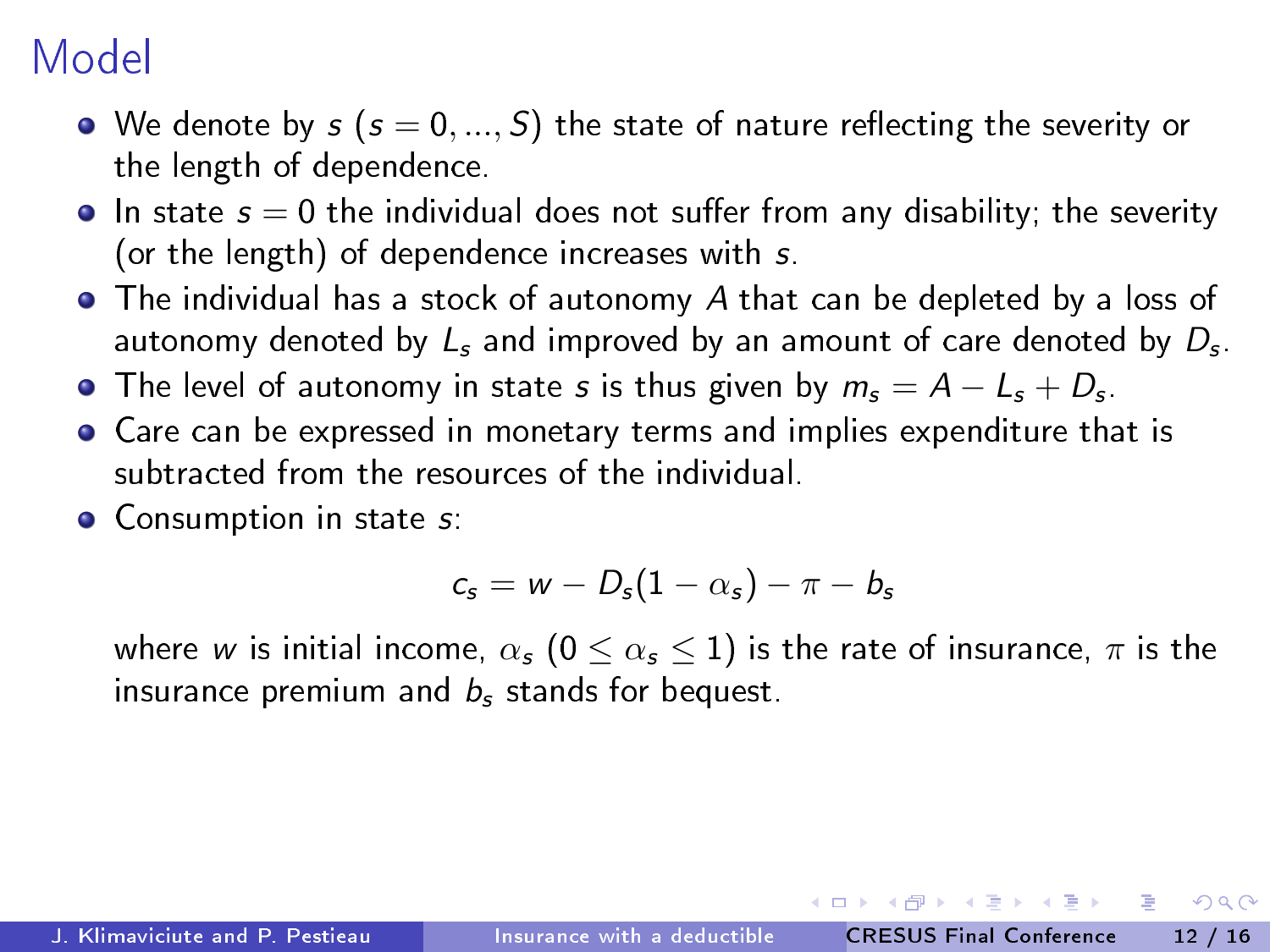- We denote by  $s$  ( $s = 0, ..., S$ ) the state of nature reflecting the severity or the length of dependence.
- $\bullet$  In state  $s = 0$  the individual does not suffer from any disability; the severity (or the length) of dependence increases with s.
- The individual has a stock of autonomy A that can be depleted by a loss of autonomy denoted by  $L_s$  and improved by an amount of care denoted by  $D_\mathsf{s}$ .
- The level of autonomy in state  $s$  is thus given by  $m_{s}=A-L_{s}+D_{s}$ .
- Care can be expressed in monetary terms and implies expenditure that is subtracted from the resources of the individual.
- **•** Consumption in state s:

$$
c_s = w - D_s(1 - \alpha_s) - \pi - b_s
$$

where w is initial income,  $\alpha_s$  ( $0 \leq \alpha_s \leq 1$ ) is the rate of insurance,  $\pi$  is the insurance premium and  $b_s$  stands for bequest.

• Individual's expected utility:

$$
\sum p_s \left[ u(w - D_s(1 - \alpha_s) - \pi - b_s) + H(A - L_s + D_s) + v(b_s) \right]
$$

where  $\rho_s$  is the probability of state  $s$ .

J. Klimaviciute and P. Pestieau [Insurance with a deductible](#page-0-0) CRESUS Final Conference 12 / 16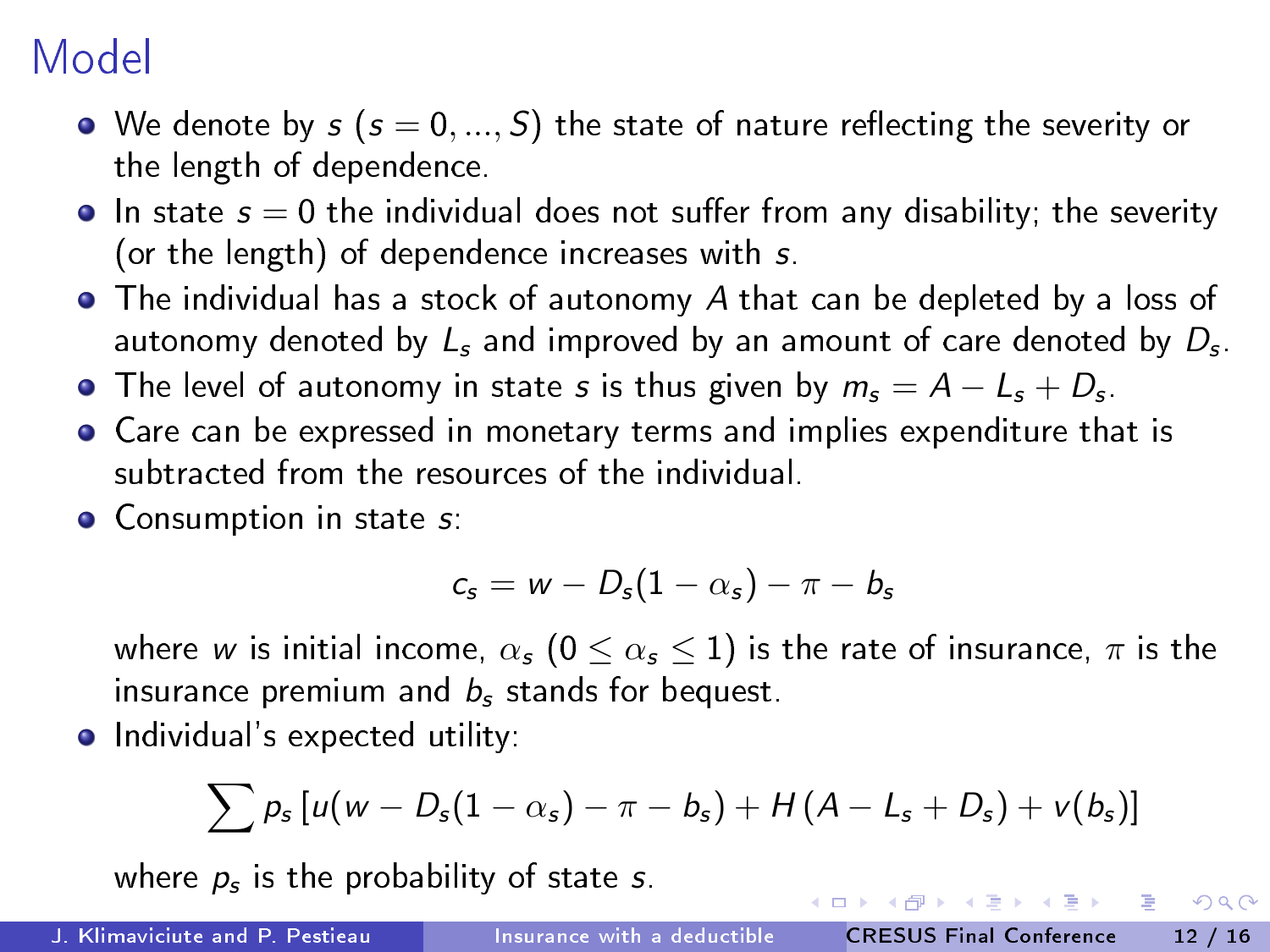- The amount of care is chosen taking into account its effect on the insurance premium.
- Solve the model to find the optimal levels of insurance rates, care and bequests.

J. Klimaviciute and P. Pestieau [Insurance with a deductible](#page-0-0) CRESUS Final Conference 13 / 16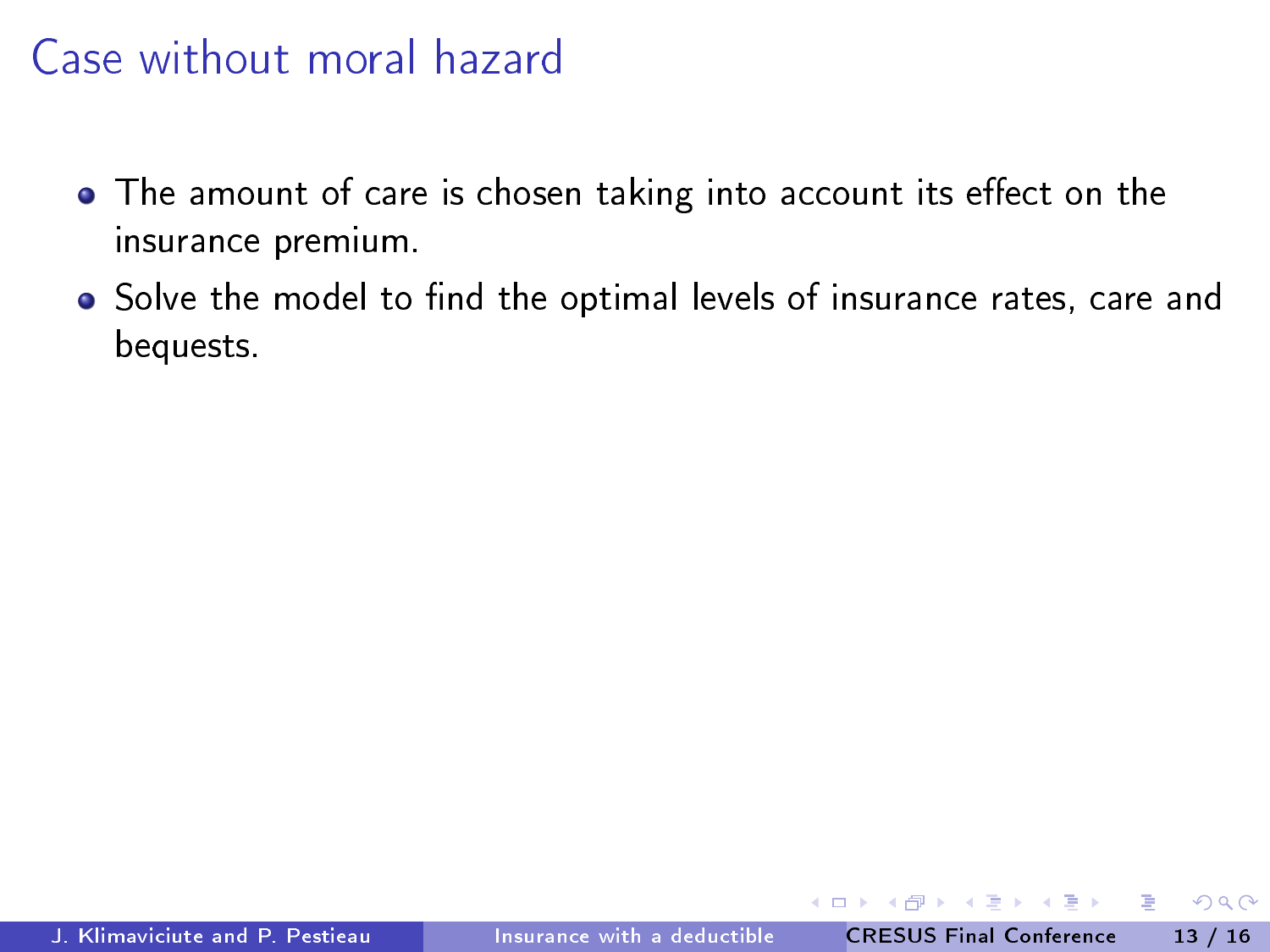- $\bullet$  The amount of care is chosen taking into account its effect on the insurance premium.
- Solve the model to find the optimal levels of insurance rates, care and bequests.
- **o** It can be shown that
	- For low values of  $s$  ( $s < \bar{s}$ ), we have  $\alpha_s = 0$ ;
	- **F** for higher values of  $s$  ( $s > \bar{s}$ ), we have  $\alpha_s > 0$  and such that  $(1-\alpha_s)D_s$  is the same in all these states.

∽≏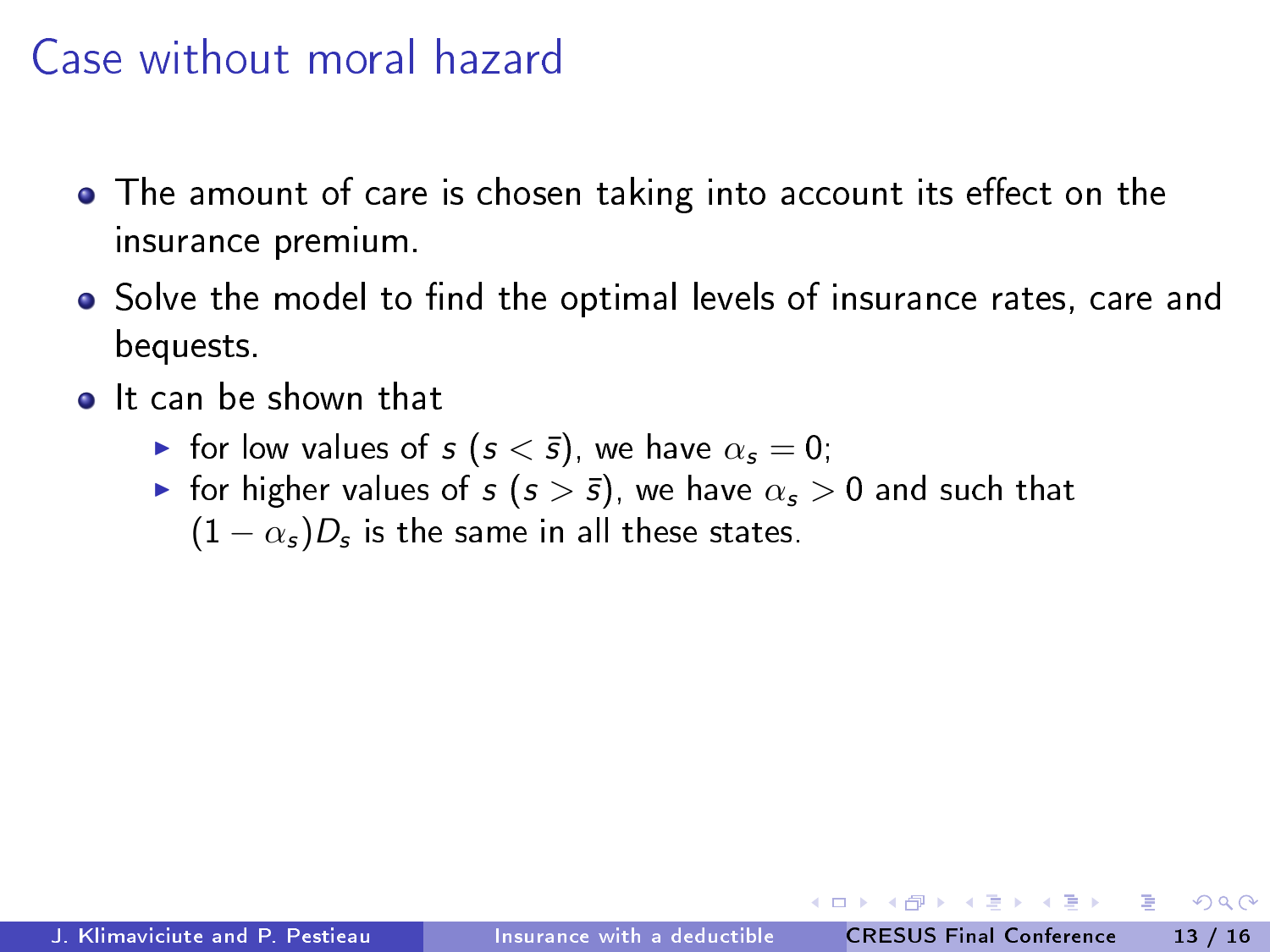- $\bullet$  The amount of care is chosen taking into account its effect on the insurance premium.
- Solve the model to find the optimal levels of insurance rates, care and bequests.
- **o** It can be shown that
	- $\triangleright$  for low values of s (s <  $\bar{s}$ ), we have  $\alpha_s = 0$ ;
	- **F** for higher values of  $s$  ( $s > \bar{s}$ ), we have  $\alpha_s > 0$  and such that  $(1-\alpha_s)D_s$  is the same in all these states.
- Thus, for  $s > \bar{s}$ , we can write  $(1 \alpha_s)D_s \equiv F$ , where F is a constant and stands for the deductible.

つへへ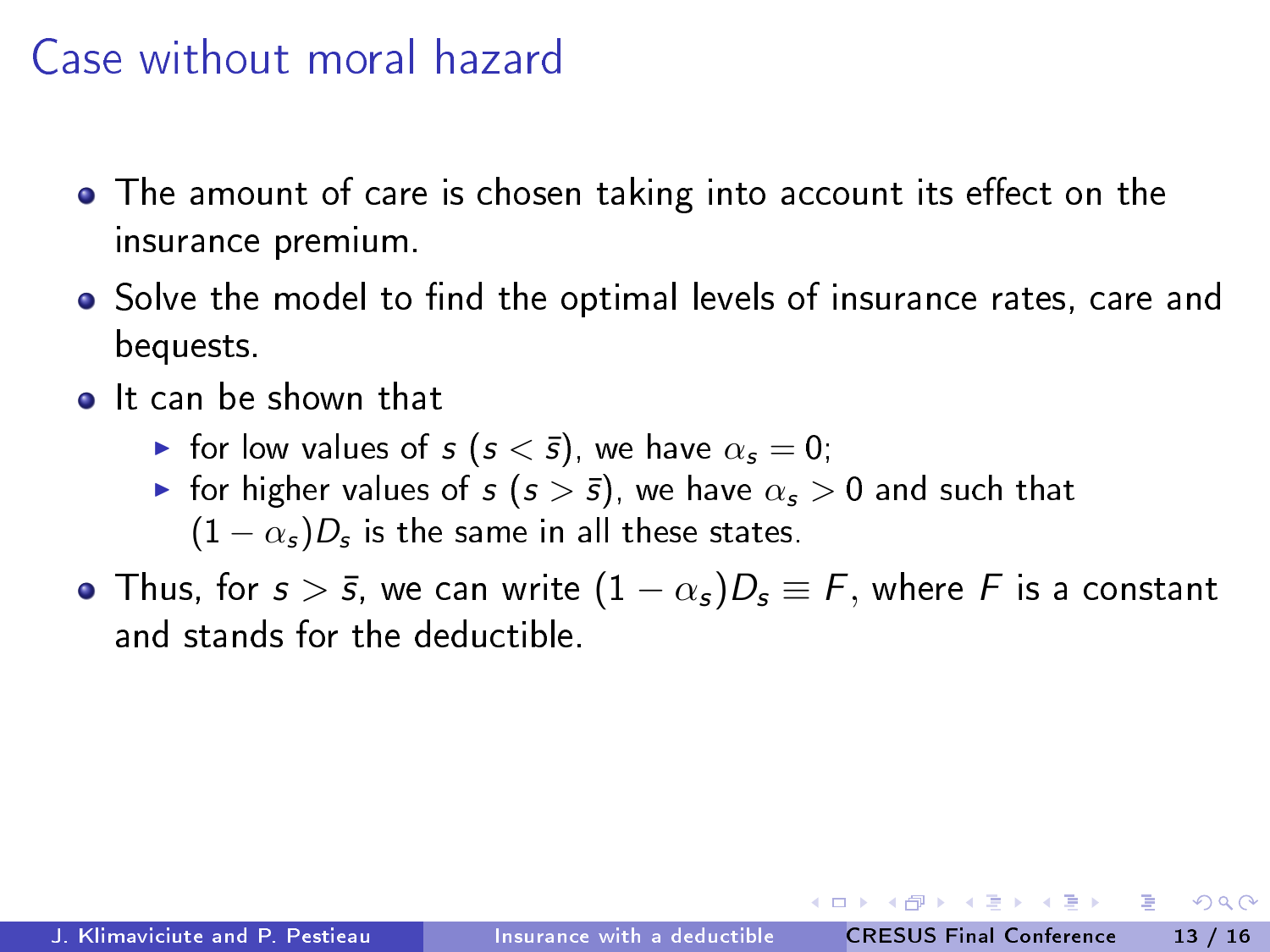- $\bullet$  The amount of care is chosen taking into account its effect on the insurance premium.
- Solve the model to find the optimal levels of insurance rates, care and bequests.
- **o** It can be shown that
	- $\triangleright$  for low values of s (s <  $\bar{s}$ ), we have  $\alpha_s = 0$ ;
	- **F** for higher values of  $s$  ( $s > \bar{s}$ ), we have  $\alpha_s > 0$  and such that  $(1-\alpha_s)D_s$  is the same in all these states.
- Thus, for  $s > \bar{s}$ , we can write  $(1 \alpha_s)D_s \equiv F$ , where F is a constant and stands for the deductible.
- **•** Then we have

$$
\alpha_s = \max\left[0, \frac{D_s - F}{D_s}\right]
$$

つへへ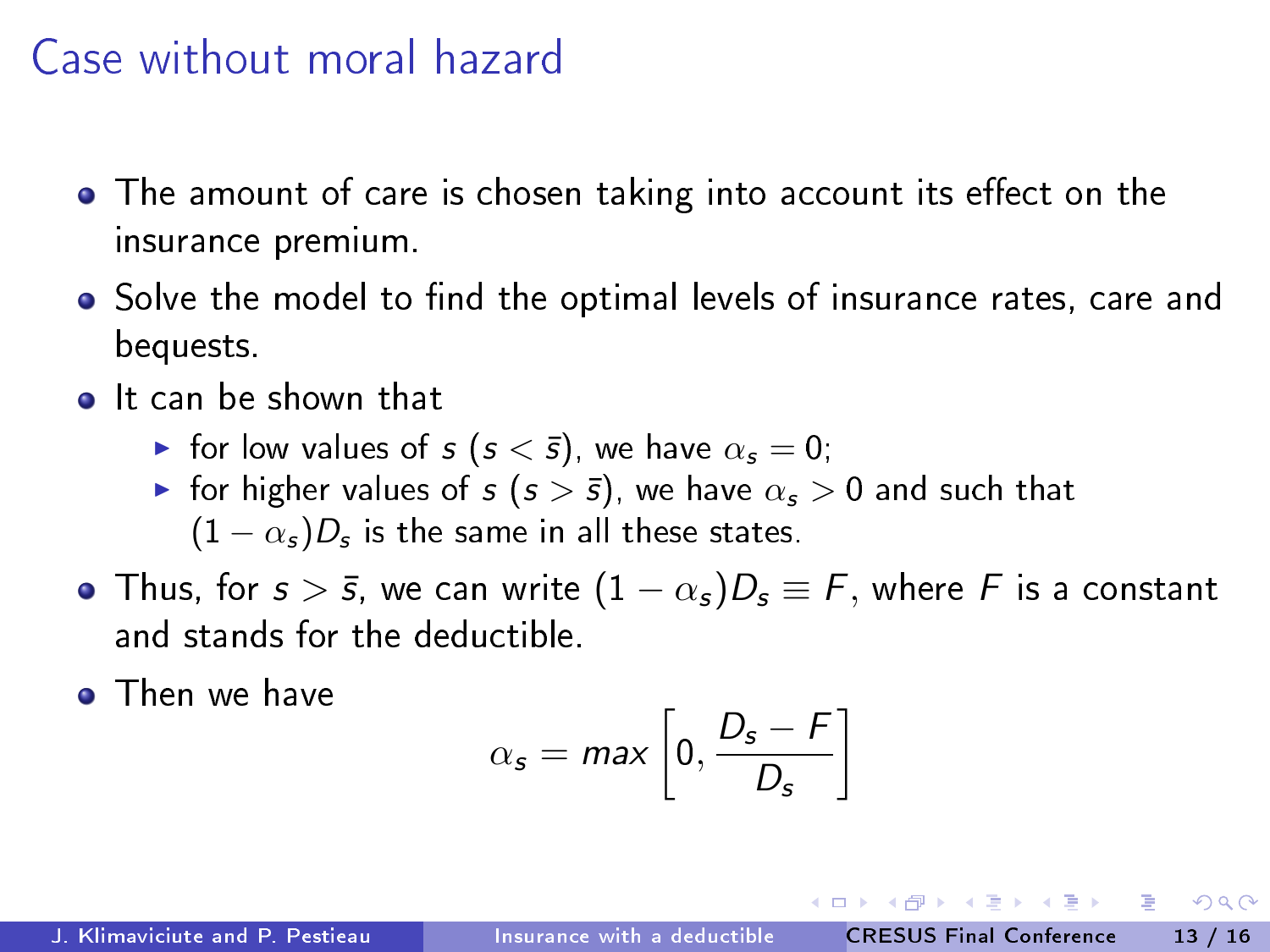- For  $s > \bar{s}$ , bequests are also the same in all states:  $b_s = b^*$ .
	- ► Thus, the individual is sure to leave at least  $b^*$  to his children even in case of a long and severe dependence.
- For  $s < \bar{s}$ ,  $b_s > b^*$ .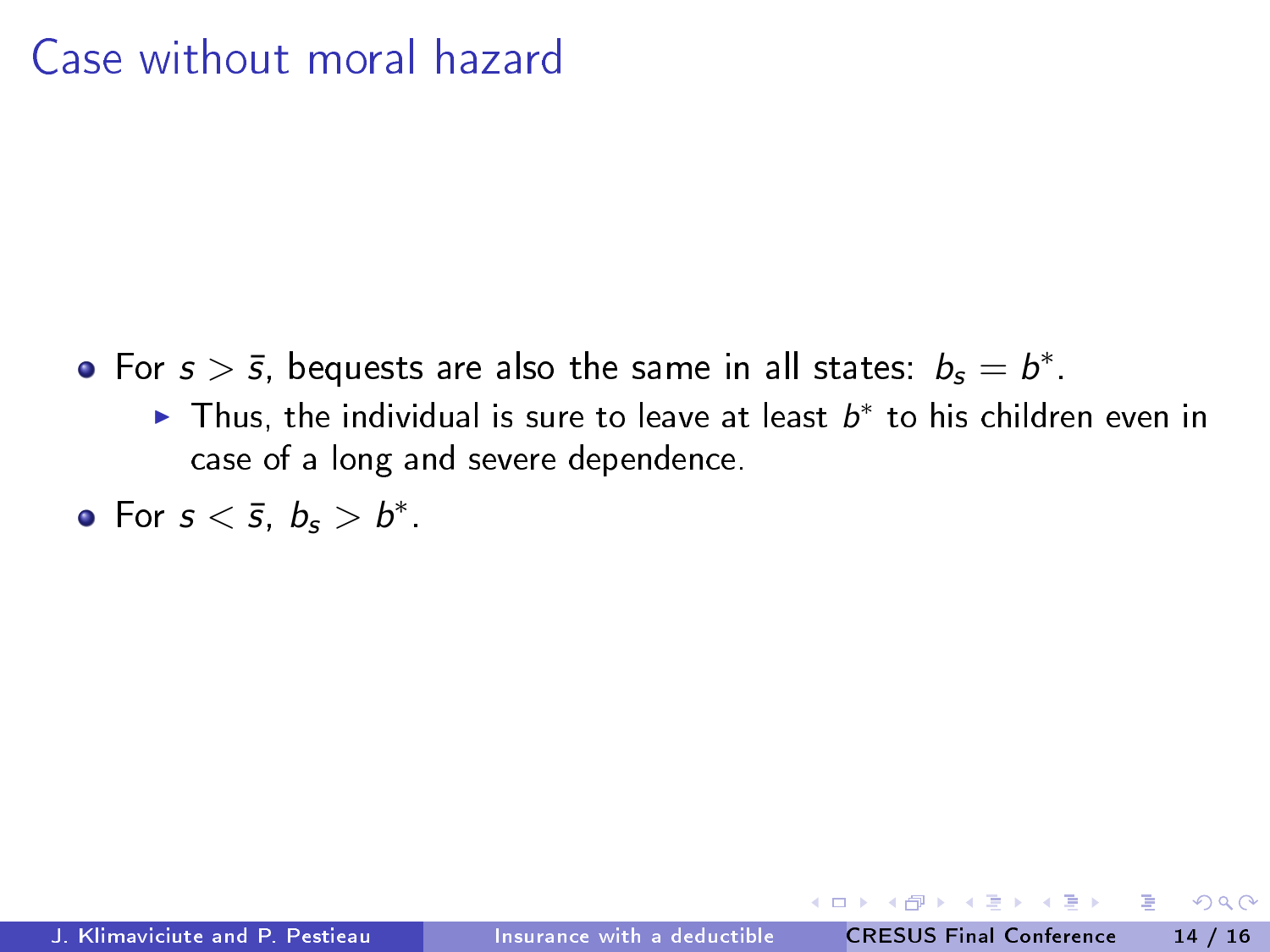- $\bullet$  The amount of care is chosen without taking into account its effect on the insurance premium  $\Rightarrow$  overconsumption of care.
- The deductible result now depends on the elasticity of care with respect to the insurance rate.
- If this elasticity is constant, i.e. invariant to the length of dependence (which seems plausible), then the deductible result holds as before.
	- $\triangleright$  But the deductible is higher than in the absence of moral hazard.